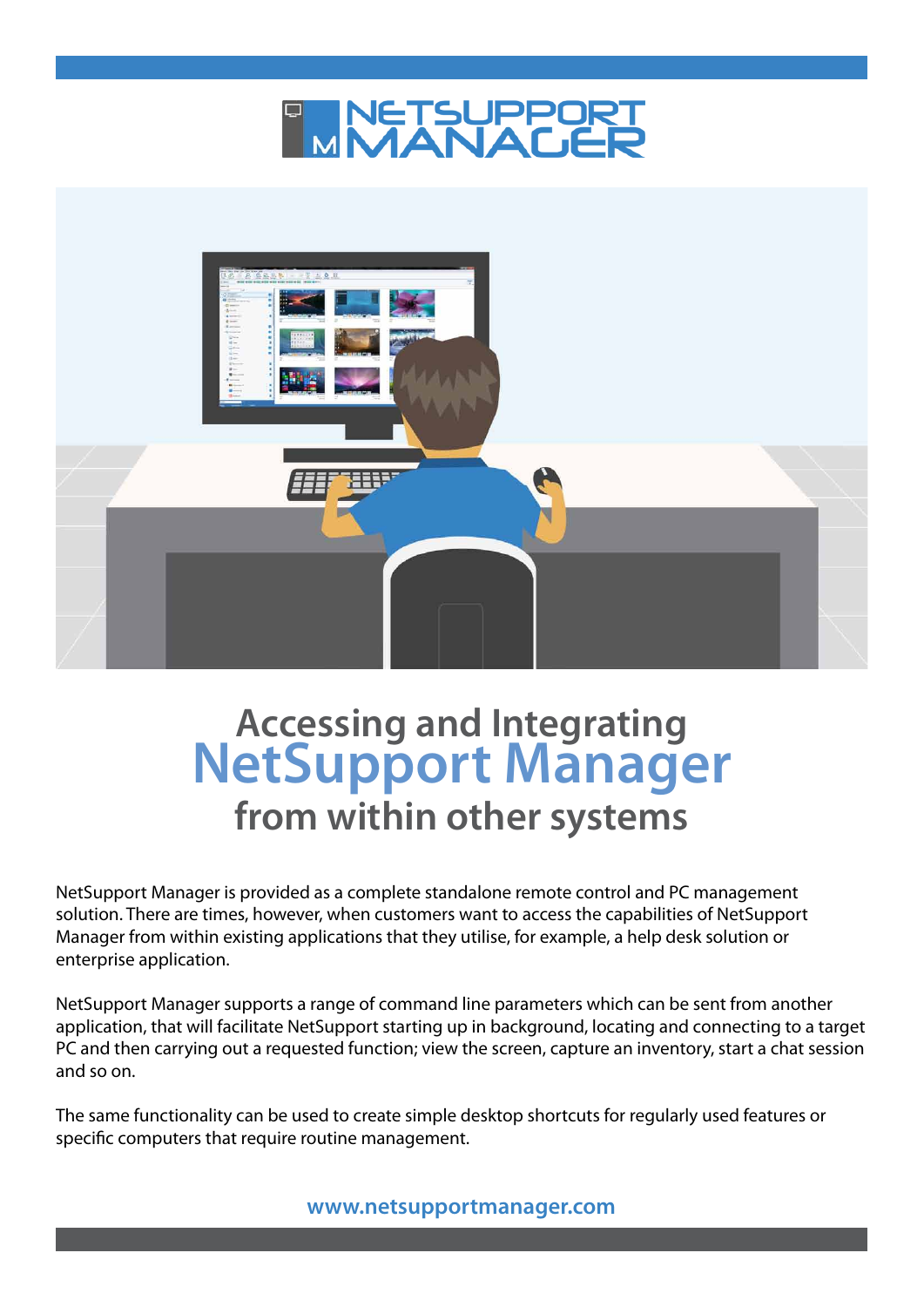

#### **Using Command Line Instructions in NetSupport Manager**

The NetSupport control program, PCICTLUI.EXE, can be called from the command line. A range of parameters are available, enabling you to create shortcuts to many commonly-used tasks. Using these parameters you can, for example, create different control profiles, set-up a connection to specific clients and then create a desktop icon to automatically execute the commands when required.

**Note**: You can also deploy NetSupport Manager to single, named machines and domains/workgroups using command line instructions.

# **NetSupport Command Line Options**

At the command line, run 'PCICTLUI.exe' from the NetSupport Program folder, followed by the appropriate parameters:

/N - Loads a specific control configuration (profiles allow different features to be accessible to different users).

#### **Syntax**:

PCICTLUI /NPROFILE NAME (where profile name = the stored configuration name)

/F - Used with /N, restricts the control to only use the specified profile. By including this parameter, you prevent thecontrol user from being able to alter or add configurations.

#### **Syntax**: PCICTLUI /N /F PROFILE NAME

/C - Connect to a specific client by name or address (this can be provided as a variable from an existing solution).

**Syntax**: If connecting by IP address: PCICTLUI /C">NN.NN.NN.NN" (where "NN.NN.NN.NN" = the IP address) If connecting by name: PCICTLUI /CNNNNNN (where NNNNNN = client name)

/V - Used in conjunction with /C, opens the View window of the connected client in Share mode.

# **Syntax**: PCICTLUI.EXE /C">NN.NN.NN.NN" /V

/VC - Opens a View window to the connected client in Control mode.

#### **Syntax**:

PCICTLUI.EXE /C">NN.NN.NN.NN" /VC

**[www.netsupportmanager.com](http://www.netsupportschool.com/tablets.asp)**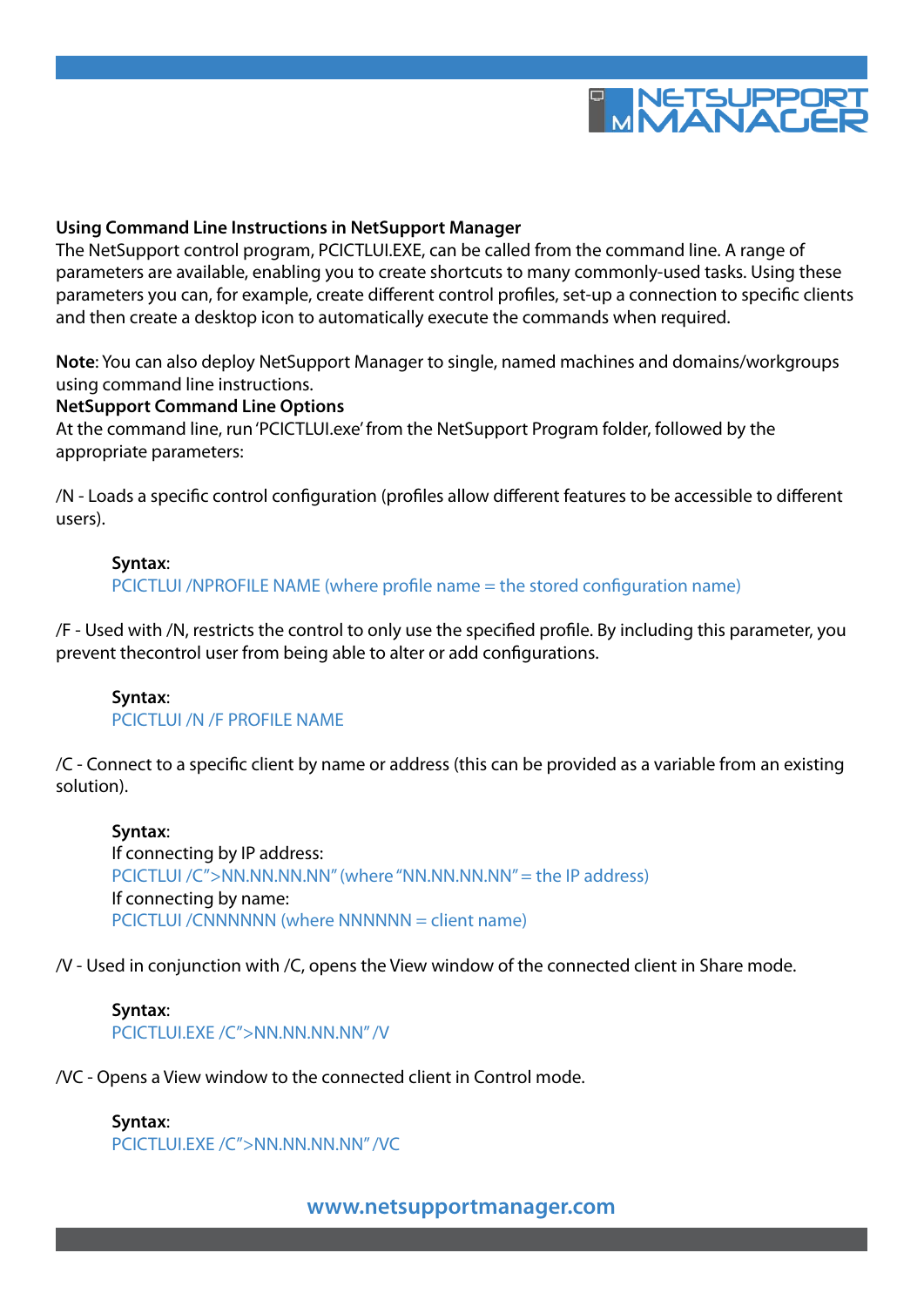

/VW - Opens a View window to the connected client in Watch mode.

# **Syntax**:

#### PCICTLUI.EXE /C">NN.NN.NN.NN" /VW

/VS - Opens a View window to the connected client in Share mode.

## **Syntax**:

#### PCICTLUI.EXE /C">NN.NN.NN.NN" /VS

/E - Used in conjunction with the /V options, opens the View window without loading the control. When the View window is closed, the remote control session ends.

#### **Syntax**:

PCICTLUI.EXE /C">NN.NN.NN.NN" /V /E PCICTLUI.EXE /C">NN.NN.NN.NN" /VC /E PCICTLUI.EXE /C">NN.NN.NN.NN" /VW /E PCICTLUI.EXE /C">NN.NN.NN.NN" /VS /E

/G - Connect to a defined group of clients on startup.

#### **Syntax**:

PCICTLUI.EXE /GNNNNN (where NNNNN = the Group name)

/D - Dial into a remote network. Can be used in conjunction with /C

#### **Syntax**:

PCICTLUI.EXE /DNNNNN /Cxxxxx (where NNNNN = the name of the remote network and xxxxx = the name of the client to connect to)

/U - Specify the protocol to use. Use IP for IPX/SPX, TC for TCP/IP, and NBn for NETBIOS where n = the stack 0-7.

**Syntax**: PCICTLUI.EXE / Unb1 (where  $nb1 = netbios stack 1$ )

## /R - Display a NetSupport replay file.

**Syntax**: PCICTLUI.EXE /RNNNNN.rpf (where NNNNN.rpf = the file name)